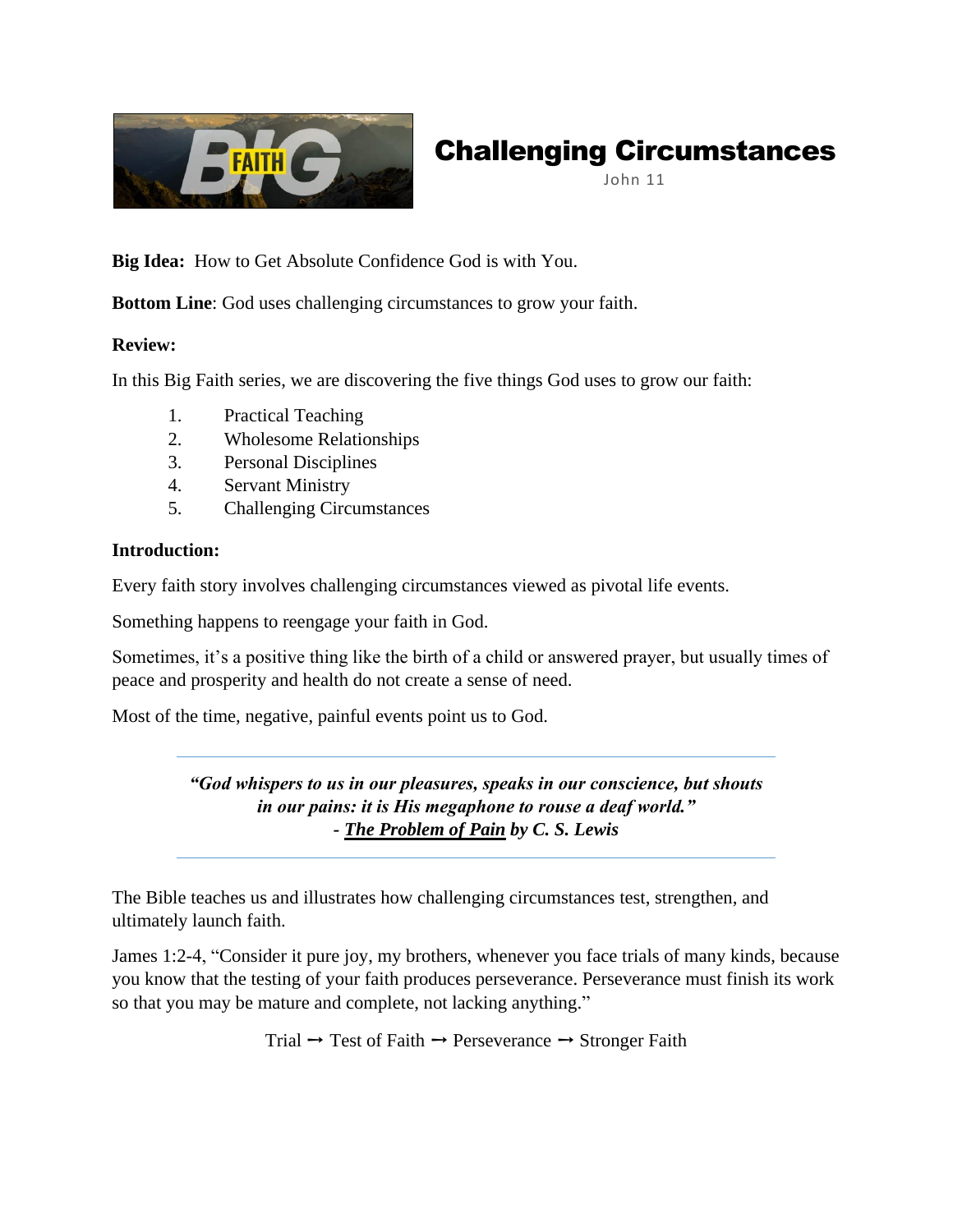# **Truth**

Read John 11.

The thing you can't miss about this story is the relationship between this tumultuous event and great, big, gigantic faith. It is not a connection we have to make—Jesus and John make sure we can't miss it.

Jesus didn't just leverage a challenging circumstance to build faith. He went out of his way to create one.

#### **Challenging circumstances:**

Make us reconsider what we have put our faith in.

Make us reconsider who is in control.

Create a healthy sense of dependence.

The right response leaves us open to receive God's grace.

The wrong response forces us to face life without God.

*"The only thing worse than disappointment with God is disappointment without God." - Phillip Yancey*

#### WARNING:

When you interrupt your feelings and say God is doing something **TO** you, you tend to lose faith.

When you interrupt your feelings and say God is doing something **IN** you, you tend to get bigger faith.

SUGGESTION: Ask for God to show his hand. When you spot God in it, something happens to your faith.

> *"Instead of asking God to get you out of the storm, ask God what you can get out of it." - Warren Wiersbe*